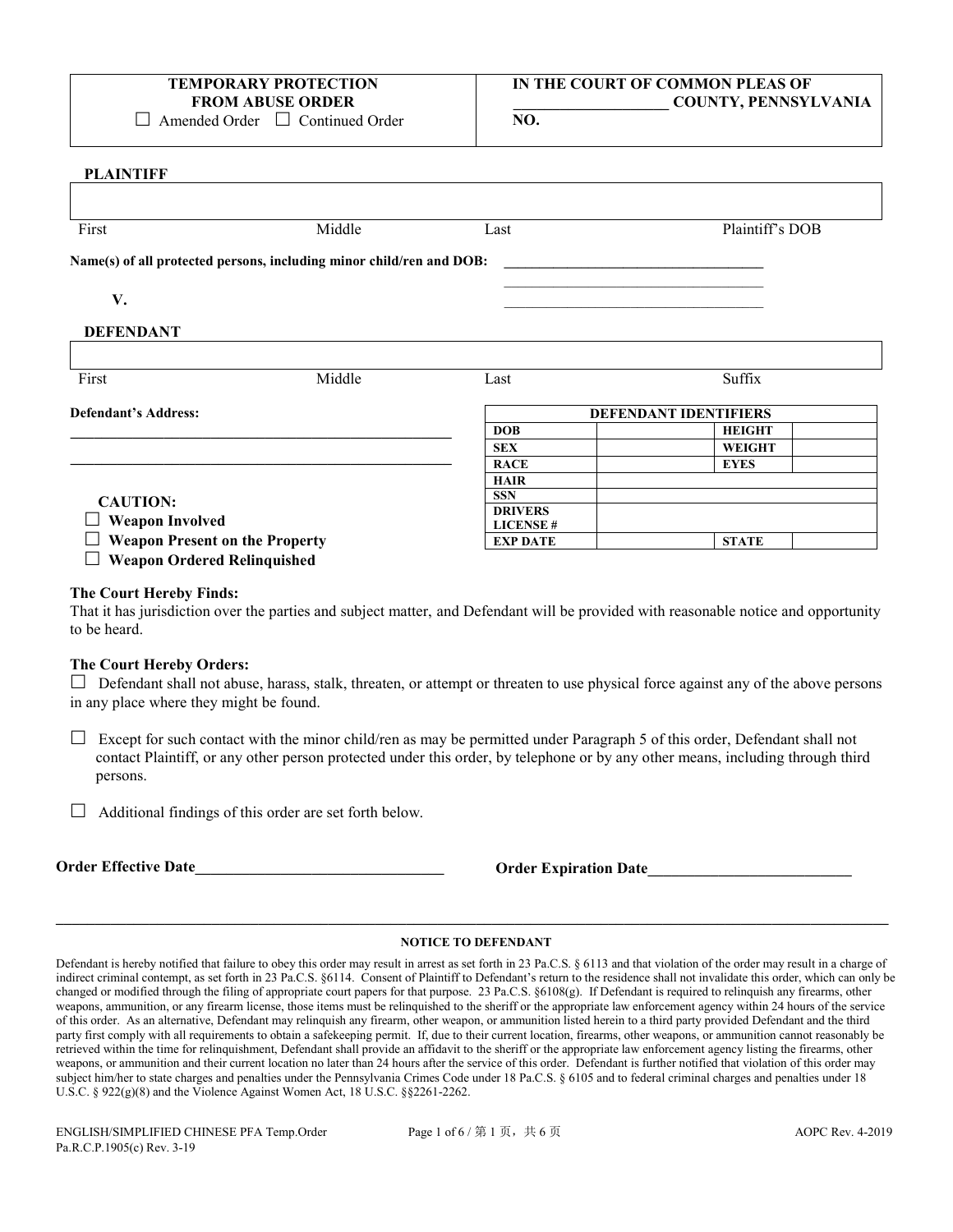| 受虐保护  |  |
|-------|--|
| 临时保护令 |  |
| _     |  |

□ 修正判决 □ 延续判决

## 宾夕法尼亚州**\_\_\_\_\_\_\_\_\_\_\_\_\_\_\_\_\_\_\_\_**郡 民事诉讼法庭 编号

原告

| ᄶᄓ                                                                               |                          |        |        |  |  |  |  |
|----------------------------------------------------------------------------------|--------------------------|--------|--------|--|--|--|--|
|                                                                                  |                          |        |        |  |  |  |  |
| 名                                                                                | 中间名                      | 姓      | 原告出生日期 |  |  |  |  |
|                                                                                  | 所有受保护人(包括未成年儿童)的姓名及出生日期: |        |        |  |  |  |  |
| 诉                                                                                |                          |        |        |  |  |  |  |
| 被告                                                                               |                          |        |        |  |  |  |  |
|                                                                                  |                          |        |        |  |  |  |  |
| 名                                                                                | 中间名                      | 姓      | 姓名后缀   |  |  |  |  |
| 被告地址                                                                             |                          | 被告身份特征 |        |  |  |  |  |
|                                                                                  |                          | 出生日期   | 身高     |  |  |  |  |
|                                                                                  |                          | 性别     | 体重     |  |  |  |  |
|                                                                                  |                          | 种族     | 眼睛颜色   |  |  |  |  |
|                                                                                  |                          | 头发颜色   |        |  |  |  |  |
| 注意:                                                                              |                          | 社会安全号码 |        |  |  |  |  |
| 涉及武器                                                                             |                          | 驾驶执照号码 |        |  |  |  |  |
| $\overline{a}$ , and the set of $\overline{a}$ , $\overline{a}$ , $\overline{a}$ |                          | 失效日期   | 州      |  |  |  |  |

□ 该物业处有武器

命令应缴武器已被上缴

### 法庭在此裁定:

它对双方及诉讼标的有司法管辖权,且被告将得到合理通知以及被听讯的机会。

## 法庭在此判决:

被告不得在任何地方对上述人士进行虐待、骚扰、跟踪、威胁,或企图或威胁使用武力。

 除了本判决第 5 项中所允许的与未成年子女的接触外,被告不得通过电话还是其他任何方式,包括通过第三方,与原 告或本判决中所保护的其他任何人接触。

本判决其他裁定如下:

判决令生效日期**\_\_\_\_\_\_\_\_\_\_\_\_\_\_\_\_\_\_\_\_** 判决令失效日期**\_\_\_\_\_\_\_\_\_\_\_\_\_\_\_\_\_\_** 

## **\_\_\_\_\_\_\_\_\_\_\_\_\_\_\_\_\_\_\_\_\_\_\_\_\_\_\_\_\_\_\_\_\_\_\_\_\_\_\_\_\_\_\_\_\_\_\_\_\_\_\_\_\_\_\_\_\_\_\_\_\_\_\_\_\_\_\_\_\_\_\_\_\_\_\_\_\_\_\_\_\_\_\_\_\_\_\_\_\_\_\_\_\_\_\_\_\_\_\_\_\_\_\_\_\_\_\_** 被告须知

在此通知被告,根据 23 Pa.C.S.§6113, 不遵守本判决可导致被捕, 以及根据 23 Pa.C.S.§6114, 违反本判决可能导致以间接蔑视法庭刑事罪的指控。原告 同意被告返回住所不能使本判决失效,本判决惟有提交以此为目的适当的法庭文件,方得变更或修改。23 Pa.C.S.§6108(g)。如果被告被命令上缴任何枪 支、其他武器、弹药或任何枪支执照,那些物品必须在本判决送达 24 小时内上缴给法警或相关执法机构。作为替代方式,如果被告和第三方均符合领取安 全保管许可证的要求,被告也可以向第三方交出所列的任何枪支、其他武器及弹药。如果由于现存地点,而不便在交出时限内收回枪支、其他武器或弹 药,被告应在本判决送达24 小时之内向法警或相关执法机构提供一份宣誓书,列出枪支、其他武器或弹药及其现存地点。被告更被通知,如违反本判决, 可根据宾夕法尼亚州刑事法令 18 Pa.C.S. § 6105, 对他 / 她作出州内指控及惩罚, 并 18 Pa.C.S. § 6105 和《防止暴力虐待妇女法案》18 U.S.C. § § 2261-2262,对其作出联邦刑事指控及惩罚。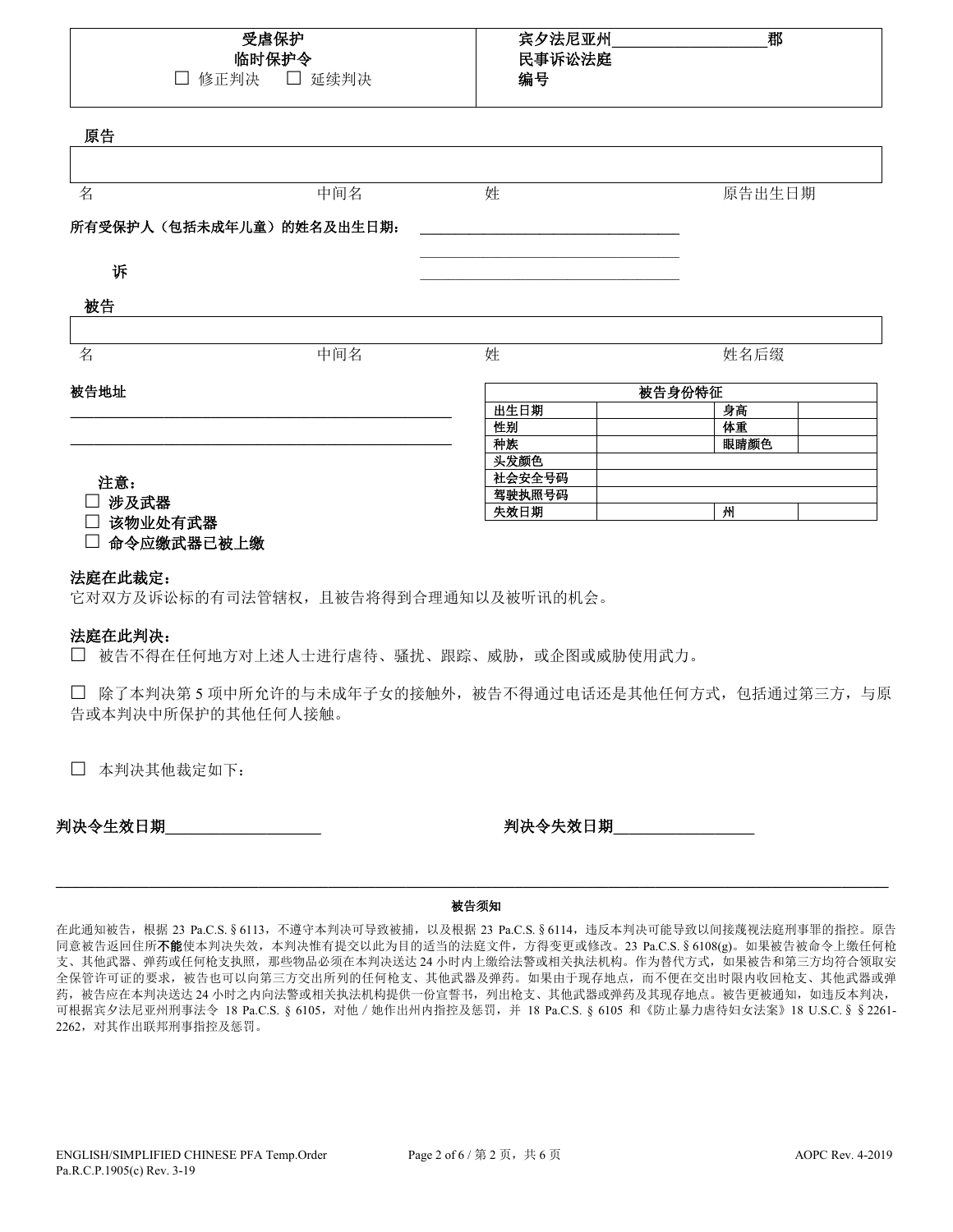|        | AND NOW, this<br>day of<br>, 20<br>upon consideration of the attached Petition for Protection from<br>Abuse, the court hereby enters the following Temporary Order:                                                                                                                                                                                                                                                                                                                                         |        | 现在,即   | 月<br>保护诉状,本庭在此作出以下临时判决: |            |  | 日, 20_, 基于对所附的受虐                                                                                           |  |
|--------|-------------------------------------------------------------------------------------------------------------------------------------------------------------------------------------------------------------------------------------------------------------------------------------------------------------------------------------------------------------------------------------------------------------------------------------------------------------------------------------------------------------|--------|--------|-------------------------|------------|--|------------------------------------------------------------------------------------------------------------|--|
|        | Plaintiff's request for a Temporary Protection Order is<br>denied.                                                                                                                                                                                                                                                                                                                                                                                                                                          |        |        |                         |            |  | 对原告对《临时保护判决》的请求予以否决。                                                                                       |  |
|        | Plaintiff's request for a Temporary Protection Order is<br>granted.                                                                                                                                                                                                                                                                                                                                                                                                                                         |        |        |                         |            |  | 对原告对《临时保护判决》的请求予以批准。                                                                                       |  |
| $\Box$ | 1. Defendant shall not abuse, harass, stalk, threaten, or<br>attempt or threaten to use physical force against any of<br>the above persons in any place where they might be found                                                                                                                                                                                                                                                                                                                           |        |        |                         |            |  | 1. 被告不得在可寻见上述人士的任何地方对其进行虐<br>待、骚扰、跟踪、威胁, 或企图或威胁使用武力。                                                       |  |
|        | 2. Defendant is evicted and excluded from the residence at:                                                                                                                                                                                                                                                                                                                                                                                                                                                 |        |        | 2. 将被告逐出并排除下列住所:        |            |  |                                                                                                            |  |
|        | or any other permanent or temporary residence where<br>Plaintiff or any other person protected under this order may<br>live. Plaintiff is granted exclusive possession of the<br>residence. Defendant shall have no right or privilege to enter<br>or be present on the premises of Plaintiff or any other person<br>protected under this order.                                                                                                                                                            |        |        | 何受到本判决保护人士的物业内。         |            |  | 或原告或其他任何受到本判决保护人士可能居住的任<br>何其他长期或临时住所。现批准原告独自占有该住<br>所。被告没有权利或特权进入或出现在原告或其他任                               |  |
| Ц      | 3. Except for such contact with the minor child/ren as may be<br>permitted under Paragraph 5 of this order, Defendant is<br>prohibited from having ANY CONTACT with Plaintiff, or<br>any other person protected under this order, either directly or<br>indirectly, at any location, including but not limited to any<br>contact at Plaintiff's school, business, or place of<br>employment. Defendant is specifically ordered to stay away<br>from the following locations for the duration of this order: |        |        | 令被告在本判决有效期间禁足以下地点:      |            |  | 3. 除了本判决第5项中所允许的与未成年子女的接触<br>外,严禁被告与原告或其他任何受本判决保护的人士<br>在任何地点,有任何直接或间接的接触,这包括但不<br>限于在原告学校、营业或聘雇地点的任何接触。特明 |  |
|        |                                                                                                                                                                                                                                                                                                                                                                                                                                                                                                             |        |        |                         |            |  |                                                                                                            |  |
|        | 4. Except for such contact with the minor child/ren as may be<br>permitted under Paragraph 5 of this order, Defendant shall<br>not contact plaintiff, or any other person protected under this<br>order, by telephone or by any other means, including through<br>third persons.                                                                                                                                                                                                                            |        |        | 告或其他任何受本判决保护的人士接触。      |            |  | 4. 除了本判决第5项中所允许的与未成年子女的接触外,<br>被告不得通过电话或其他方式、包括通过第三方, 与原                                                   |  |
|        | 5. CUSTODY                                                                                                                                                                                                                                                                                                                                                                                                                                                                                                  |        | 5. 监护权 |                         |            |  |                                                                                                            |  |
|        | There is a current custody order as to the child/ren of the<br>the control of the control of the control of the control of the control of the control of                                                                                                                                                                                                                                                                                                                                                    |        |        | 目前对双方子女已有监护令:           |            |  |                                                                                                            |  |
|        |                                                                                                                                                                                                                                                                                                                                                                                                                                                                                                             |        |        |                         |            |  |                                                                                                            |  |
|        | (county court and docket number)                                                                                                                                                                                                                                                                                                                                                                                                                                                                            |        |        |                         | (郡法庭及案件编号) |  |                                                                                                            |  |
|        | THIS ORDER SHALL NOT SUPERSEDE THE CURRENT<br><b>CUSTODY ORDER.</b>                                                                                                                                                                                                                                                                                                                                                                                                                                         | $\Box$ |        | 本判决不应取代现有监护令。           |            |  |                                                                                                            |  |

- $\Box$  THIS ORDER SUPERSEDES ANY PRIOR ORDER RELATING TO CHILD CUSTODY.
- 本判决取代此前任何与子女监护权有关的判决。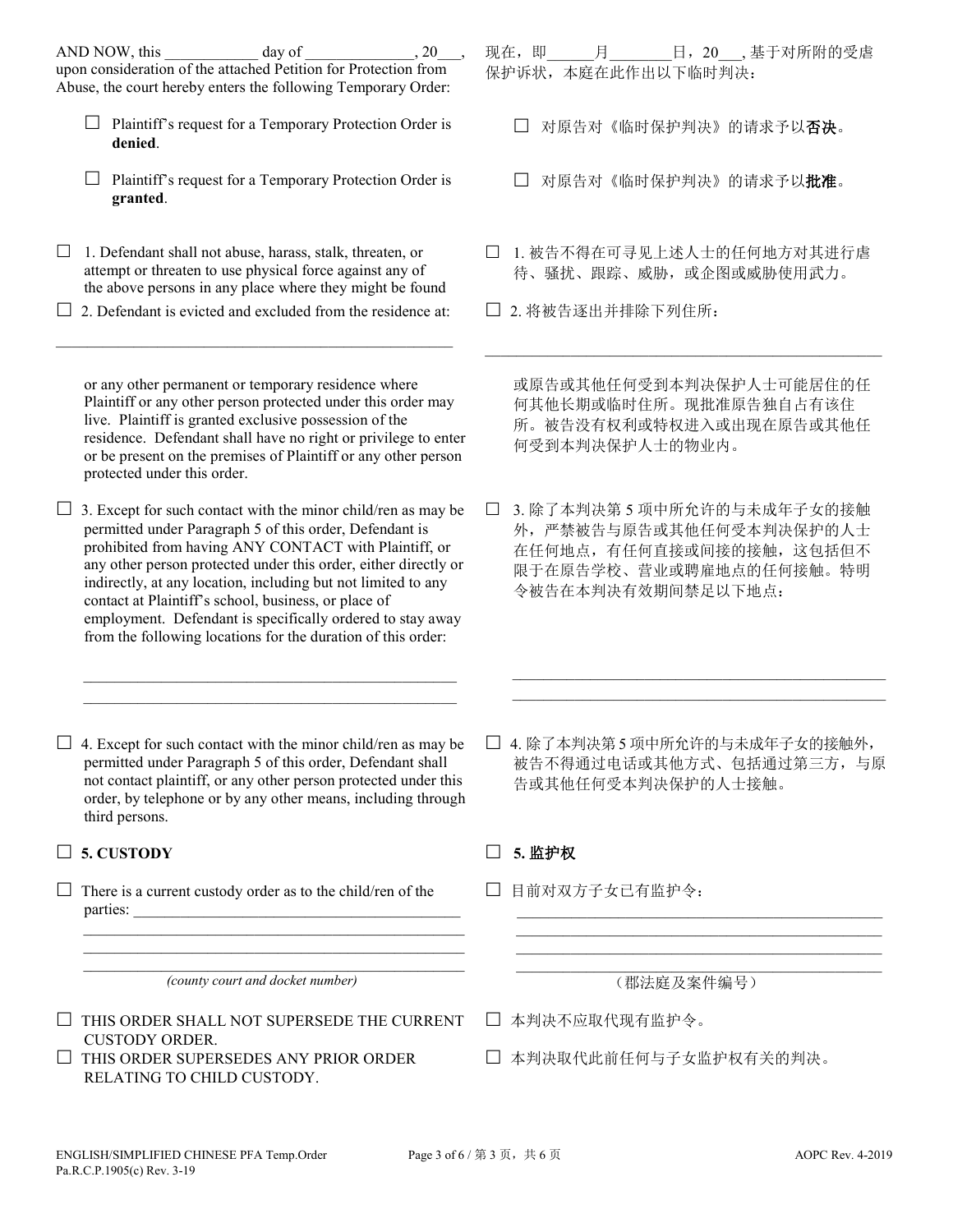$\Box$  Until the final hearing, all contact between Defendant and the childr/en shall be limited to the following:

 $\mathcal{L}_\text{max}$  , and the set of the set of the set of the set of the set of the set of the set of the set of the set of the set of the set of the set of the set of the set of the set of the set of the set of the set of the

 $\mathcal{L}_\text{max}$  , and the set of the set of the set of the set of the set of the set of the set of the set of the set of the set of the set of the set of the set of the set of the set of the set of the set of the set of the

 $\Box$  Pending the outcome of the final hearing in this matter, Plaintiff is awarded temporary custody of the following minor child/ren:

 $\mathcal{L}_\mathcal{L}$  , and the set of the set of the set of the set of the set of the set of the set of the set of the set of the set of the set of the set of the set of the set of the set of the set of the set of the set of th

The local law enforcement agency in the jurisdiction where the child/ren are located shall ensure that the child/ren are placed in the care and control of the Plaintiff in accordance with the terms of this order.

 $\mathcal{L}_\text{max} = \frac{1}{2} \sum_{i=1}^{n} \frac{1}{2} \sum_{i=1}^{n} \frac{1}{2} \sum_{i=1}^{n} \frac{1}{2} \sum_{i=1}^{n} \frac{1}{2} \sum_{i=1}^{n} \frac{1}{2} \sum_{i=1}^{n} \frac{1}{2} \sum_{i=1}^{n} \frac{1}{2} \sum_{i=1}^{n} \frac{1}{2} \sum_{i=1}^{n} \frac{1}{2} \sum_{i=1}^{n} \frac{1}{2} \sum_{i=1}^{n} \frac{1}{2} \sum_{i=1}^{n} \frac{1$ 

### **6. FIREARMS, OTHER WEAPONS, OR AMMUNITION RESTRICTIONS**

Check all that apply: 勾选所有适用项:

 $\Box$  Defendant is prohibited from possessing or acquiring any firearms for the duration of this order.

 $\Box$  Defendant shall relinquish to the sheriff or the appropriate law enforcement agency the following firearm licenses owned or possessed by Defendant.

 $\Box$  Defendant is directed to relinquish to the sheriff or the appropriate law enforcement agency any firearm, other weapon, or ammunition listed in Attachment A to Temporary Order, which is incorporated herein by reference, under Defendant's control or in Defendant's possession

Defendant may relinquish any firearms, other weapons, or ammunition to the sheriff or the appropriate law enforcement agency. As an alternative, Defendant may relinquish firearms, other weapons, or ammunition to a third party provided Defendant and the third party first comply with all the requirements to obtain a safekeeping permit. Defendant must relinquish any firearm, other weapon, ammunition, or firearm license ordered to be relinquished no later than 24 hours after service of this order. If, due to their current location, firearms, other weapons, or ammunition cannot reasonably be retrieved within the time for relinquishment, Defendant shall provide to the sheriff or the appropriate law enforcement agency an affidavit listing the firearms, other weapons, or ammunition and their current location no later than 24 hours after the service of this order. Failure to timely relinquish any firearm, other weapon, ammunition, or any firearm license shall result in a violation of this order and may result in criminal conviction under the Uniform Firearms Act, 18 Pa.C.S. §6105.

□ 最终听证会前,被告与子女的所有接触应限于以下行为:  $\mathcal{L}_\text{max}$  , and the set of the set of the set of the set of the set of the set of the set of the set of the set of the set of the set of the set of the set of the set of the set of the set of the set of the set of the

 $\mathcal{L}_\text{max} = \frac{1}{2} \sum_{i=1}^{n} \frac{1}{2} \sum_{i=1}^{n} \frac{1}{2} \sum_{i=1}^{n} \frac{1}{2} \sum_{i=1}^{n} \frac{1}{2} \sum_{i=1}^{n} \frac{1}{2} \sum_{i=1}^{n} \frac{1}{2} \sum_{i=1}^{n} \frac{1}{2} \sum_{i=1}^{n} \frac{1}{2} \sum_{i=1}^{n} \frac{1}{2} \sum_{i=1}^{n} \frac{1}{2} \sum_{i=1}^{n} \frac{1}{2} \sum_{i=1}^{n} \frac{1$  $\mathcal{L}_\text{max}$  , and the set of the set of the set of the set of the set of the set of the set of the set of the set of the set of the set of the set of the set of the set of the set of the set of the set of the set of the

 $\mathcal{L} = \{ \mathcal{L} \mid \mathcal{L} \in \mathcal{L} \}$  , where  $\mathcal{L} = \{ \mathcal{L} \mid \mathcal{L} \in \mathcal{L} \}$  , where  $\mathcal{L} = \{ \mathcal{L} \mid \mathcal{L} \in \mathcal{L} \}$ 

 本案最终听证会结果之前,原告暂获得对下列未成年子 女的临时监护权。

 \_\_\_\_\_\_\_\_\_\_\_\_\_\_\_\_\_\_\_\_\_\_\_\_\_\_\_\_\_\_\_\_\_\_\_\_\_\_\_\_\_\_\_\_\_\_ \_\_\_\_\_\_\_\_\_\_\_\_\_\_\_\_\_\_\_\_\_\_\_\_\_\_\_\_\_\_\_\_\_\_\_\_\_\_\_\_\_\_\_\_\_\_ \_\_\_\_\_\_\_\_\_\_\_\_\_\_\_\_\_\_\_\_\_\_\_\_\_\_\_\_\_\_\_\_\_\_\_\_\_\_\_\_\_\_\_\_\_\_

儿童所在地所属司法管辖区的地方执法部门需确保儿童根 据本判决条款受到原告的照管。

## **6.** 枪支、其他武器或弹药限制

 本判决有效期间,禁止被告持有或取得任何枪 支。

 被告应向法警或相关执法机构上缴其拥有或持有的下列 枪支执照。\_\_\_\_\_\_\_\_\_\_\_\_\_\_\_\_\_\_\_\_\_\_\_\_\_\_\_\_\_\_\_\_\_\_\_\_\_\_

□ 指示被告向法警或相关执法机构上缴, 被告所控制或持 有,于临时判决附件 A中所列的任何枪支、其他武器或弹 药,所引用的附件 A是本判决的一部分。

被告可将任何枪支、其他武器或弹药向法警或相关执法机构上 缴。作为替代方式,如果被告和第三方均符合领取安全保管许 可证的要求,被告也可以向第三方上缴枪支、其他武器或弹 药。本判决送达24小时内,被告必须将勒令其上缴的任何枪 支、其他武器、弹药或任何枪支执照予以上缴。如果由于现存 地点,而不便在交出时限内收回枪支、其他武器或弹药,被告 应在本判决送达24小时之内向法警或相关执法机构提供一份 宣誓书,列出枪支、其他武器或弹药及其现存地点。未能及时 上缴任何枪支、其他武器、弹药或任何枪支执照,根据《统一 枪支法案》18 Pa.C.S. §6105,可导致因违反本判决而构成刑事 判罪。

□ 7. The following additional relief is granted: □ 7. 批准下列额外补偿: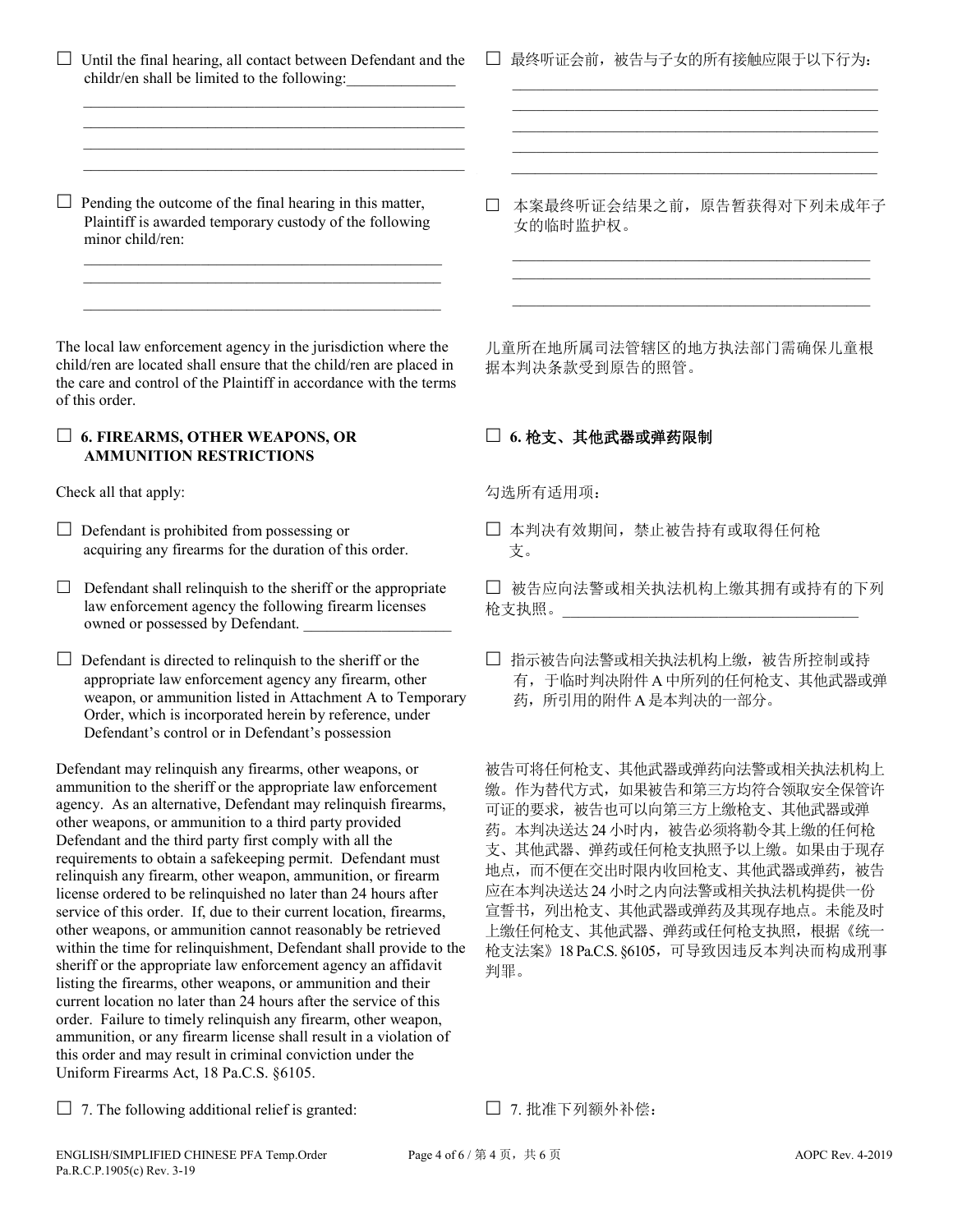$\Box$  Defendant is prohibited from stalking, as defined in 18 Pa.C.S.§2709.1, or harassing, as defined in 18 Pa.C.S.§2709, the following family and household members of Plaintiff.

□ 被告不得跟踪(按照 18 Pa.C.S.§2709.1 定义)或骚 扰(按照 18 Pa.C.S.§2709 定义)下列原告家人及家庭 成员。

| Name / 姓名                                                                                                                                                                                                                                                                                              | Address (optional) / 地址 (可选填)                                                                                        |        |                                                                 | Relationship to Plaintiff /<br>与原告的关系                                                                                                                                                                                                                                                                                                                                                                                                                                                                                                                                                                                                                                                                                                                                                                                                                                                                                                                                                                                                                                                                                                                                                                                                                                            |  |  |  |
|--------------------------------------------------------------------------------------------------------------------------------------------------------------------------------------------------------------------------------------------------------------------------------------------------------|----------------------------------------------------------------------------------------------------------------------|--------|-----------------------------------------------------------------|----------------------------------------------------------------------------------------------------------------------------------------------------------------------------------------------------------------------------------------------------------------------------------------------------------------------------------------------------------------------------------------------------------------------------------------------------------------------------------------------------------------------------------------------------------------------------------------------------------------------------------------------------------------------------------------------------------------------------------------------------------------------------------------------------------------------------------------------------------------------------------------------------------------------------------------------------------------------------------------------------------------------------------------------------------------------------------------------------------------------------------------------------------------------------------------------------------------------------------------------------------------------------------|--|--|--|
|                                                                                                                                                                                                                                                                                                        |                                                                                                                      |        |                                                                 |                                                                                                                                                                                                                                                                                                                                                                                                                                                                                                                                                                                                                                                                                                                                                                                                                                                                                                                                                                                                                                                                                                                                                                                                                                                                                  |  |  |  |
| Other relief:<br>$\Box$                                                                                                                                                                                                                                                                                | <u> 1989 - Johann John Stone, mars eta inperiodo eta inperiodo eta inperiodo eta inperiodo eta inperiodo eta inp</u> |        |                                                                 | <u> 1989 - Johann John Stone, mars eta bainar eta baina eta erromania eta baina eta baina eta baina eta baina eta</u>                                                                                                                                                                                                                                                                                                                                                                                                                                                                                                                                                                                                                                                                                                                                                                                                                                                                                                                                                                                                                                                                                                                                                            |  |  |  |
| <u> 1990 - Johann John Stone, mars et al. (</u><br>$\Box$ 8. The Pennsylvania State Police, the municipal police, or the<br>sheriff shall accompany Plaintiff to his or her residence to<br>retrieve personal belongings or accompany Plaintiff while the<br>petition or order is served on Defendant. |                                                                                                                      |        |                                                                 | the control of the control of the control of the control of the control of the control of<br>8. 宾夕法尼亚州警察局的市警察或法警, 需陪同原告回其<br>住所取回个人物品, 当判决或诉讼送达到被告时。                                                                                                                                                                                                                                                                                                                                                                                                                                                                                                                                                                                                                                                                                                                                                                                                                                                                                                                                                                                                                                                                                                                             |  |  |  |
| $\Box$ 9. A certified copy of this order shall be provided to the<br>sheriff or police department where plaintiff resides and any<br>other agency specified hereafter: (insert name of agency)                                                                                                         |                                                                                                                      | $\Box$ |                                                                 | 9. 需向原告居住所在地的法警或警察部门及其他下列机<br>构提供一份本判决的认证副本。(插入代理商名称)                                                                                                                                                                                                                                                                                                                                                                                                                                                                                                                                                                                                                                                                                                                                                                                                                                                                                                                                                                                                                                                                                                                                                                                                                            |  |  |  |
| 10. THIS ORDER SUPERSEDES ANY PRIOR<br>PROTECTION FROM ABUSE ORDER OBTAINED BY<br>THE SAME PLAINTIFF AGAINST THE SAME<br>DEFENDANT.                                                                                                                                                                    |                                                                                                                      |        | 受虐保护判决。                                                         | □ . 10 本判决取代先前任何由同一原告针对同一被告获得的                                                                                                                                                                                                                                                                                                                                                                                                                                                                                                                                                                                                                                                                                                                                                                                                                                                                                                                                                                                                                                                                                                                                                                                                                                                   |  |  |  |
| 11. THIS ORDER APPLIES IMMEDIATELY TO<br>DEFENDANT AND SHALL REMAIN IN EFFECT UNTIL<br>OR UNTIL OTHERWISE<br>MODIFIED OR TERMINATED BY THIS COURT AFTER<br>NOTICE AND HEARING.                                                                                                                         |                                                                                                                      |        | 11. 本判决对被告立即生效, 有效期至<br>________, 或直至本法庭在通知及听证后对其加以修<br>改或终止为止。 |                                                                                                                                                                                                                                                                                                                                                                                                                                                                                                                                                                                                                                                                                                                                                                                                                                                                                                                                                                                                                                                                                                                                                                                                                                                                                  |  |  |  |
|                                                                                                                                                                                                                                                                                                        | <b>NOTICE TO DEFENDANT</b>                                                                                           |        |                                                                 |                                                                                                                                                                                                                                                                                                                                                                                                                                                                                                                                                                                                                                                                                                                                                                                                                                                                                                                                                                                                                                                                                                                                                                                                                                                                                  |  |  |  |
| papers for that purpose. 23 Pa.C.S. $§6108(g)$ .<br>If Defendant is required to relinquish any firearms, other weapons, ammunition, or any firearm license, those items must be                                                                                                                        |                                                                                                                      |        |                                                                 | Defendant is hereby notified that failure to obey this order may result in arrest as set forth in 23 Pa.C.S. § 6113 and that violation of<br>the order may result in a charge of indirect criminal contempt as set forth in 23 Pa.C.S. §6114. Consent of Plaintiff to Defendant's<br>return to the residence shall not invalidate this order, which can only be changed or modified through the filing of appropriate court<br>relinquished to the sheriff or the appropriate law enforcement agency within 24 hours of the service of this order. As an alternative,<br>Defendant may relinquish any firearm, other weapon, or ammunition listed herein to a third party provided Defendant and the third<br>party first comply with all requirements to obtain a safekeeping permit. If, due to their current location, firearms, other weapons, or<br>ammunition cannot reasonably be retrieved within the time for relinquishment, Defendant shall provide an affidavit to the sheriff or<br>the appropriate law enforcement agency listing the firearms, other weapons, or ammunition and their current location no later than 24<br>hours after service of this order. Defendant is further notified that violation of this order may subject him/her to state charges and |  |  |  |

penalties under the Pennsylvania Crimes Code under 18 Pa.C.S. § 6105 and to federal criminal charges and penalties under 18 U.S.C. § 922(g)(8) and the Violence Against Women Act, 18 U.S.C. §§2261-2262.